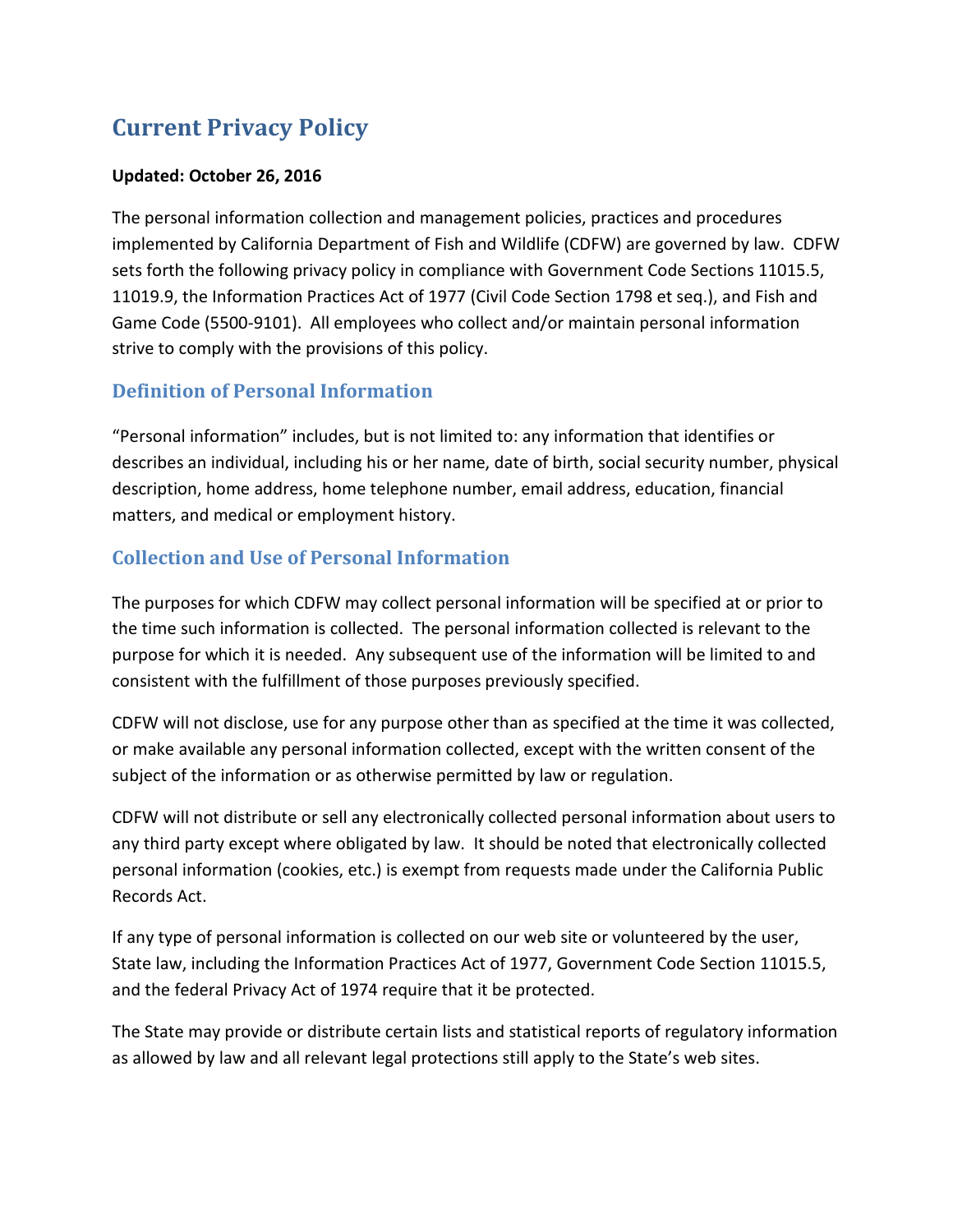### **Protection of Personal Information**

We strive to protect personal information against loss, unauthorized access, use, disclosure, modification or transfer. CDFW employees responsible for the collection, use, maintenance, and/or dissemination of records containing personal information are trained to take appropriate precautions, including but not limited to authentication, monitoring, auditing, and encryption to ensure that proper administrative, technical, and physical safeguards are employed and maintained in order to protect the confidentiality of such information. Employees are trained to remove or redact personal information when data becomes obsolete.

Individuals have a right to access their information and may request a correction of any inaccuracies. To request access or correction of your information please see the contact information listed at the bottom of this document.

### **Website Collection of Personal Information**

When you visit our website, you should be aware that files called "cookies" may be created on your machine. These cookies are used to "remember" what a user has done on previous pages/interactions with our websites. These cookies in combination with Google Analytics are used in many ways including, performance improvement, maintaining user preferences and providing metrics that are used to understand trends in the use of our website. Cookies stay resident on your machine until they are removed.

You have the ability to accept or decline cookies. Most web browsers automatically accept cookies, but you can modify your browser setting to decline cookies if you prefer. Information on how to delete cookies from your computer can be found at the following website: [www.aboutcookies.org.](http://www.aboutcookies.org/) If you choose to decline cookies, you may not be able to use some services on our websites. If you choose to delete cookies from your browser, any settings and preferences controlled by those cookies will be deleted and may need to be recreated when you next access the Website. Fish and Wildlife prohibits any third party web beacons on its websites that collect or access your personal information.

When you visit our websites transaction log information is collected, which includes: your domain name or Internet Protocol address, browser type, requests submitted, date and time the website was accessed, and statistical information about which web pages you visited. This information is defined as electronically collected personal information, as defined in Government Code 11015.5. Under Government Code 11015.5, if you choose, you may have any personal information collected about you discarded without reuse or distribution, provided we are contacted in a timely fashion. In order to request that we discard your transaction log information, please see the contact information listed at the bottom of this document.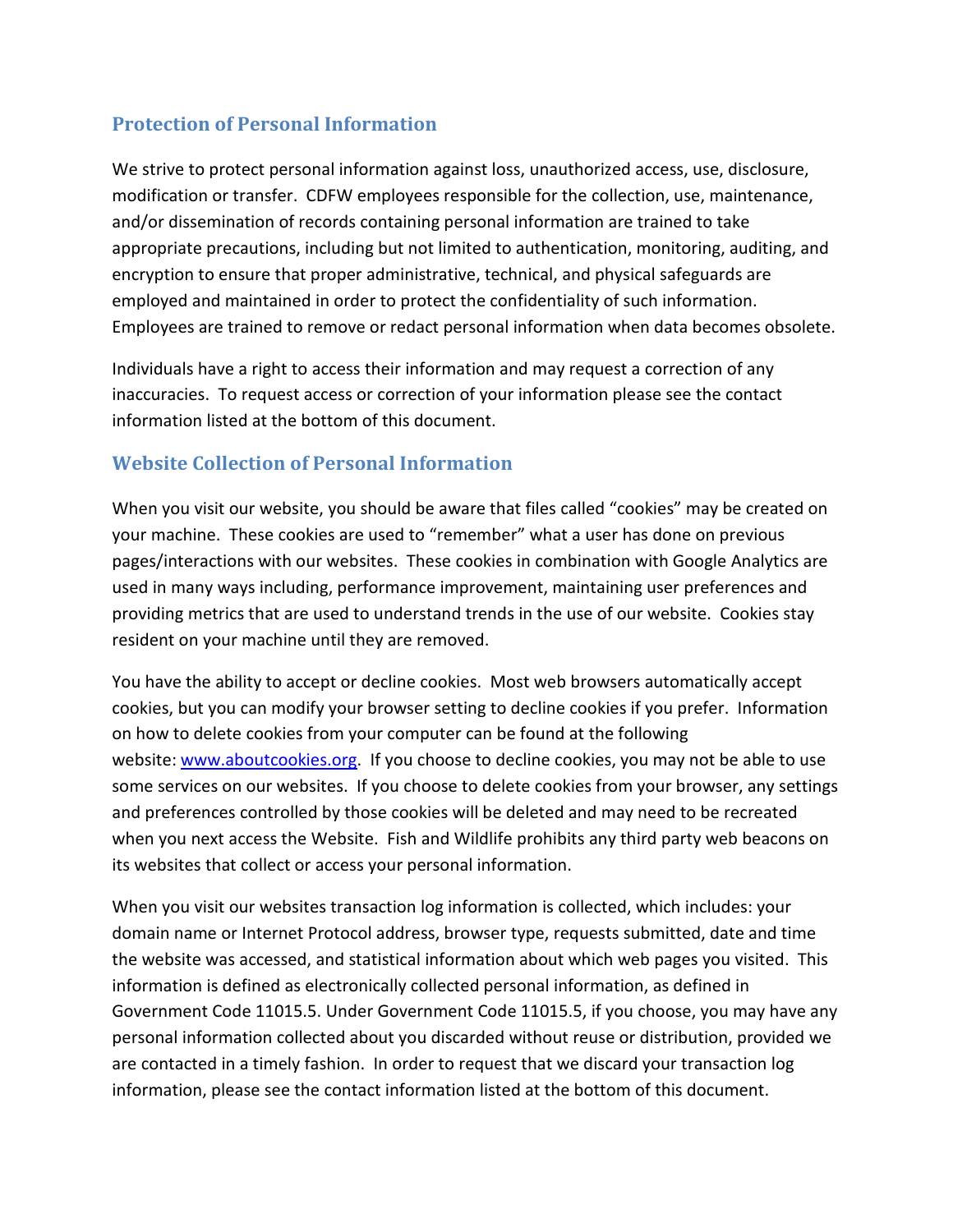If you voluntarily participate in an activity that asks for specific information (i.e., completing a request for assistance, personalizing the content of the web site, sending an e-mail, or participating in a survey), more detailed data will be collected. If you choose not to participate in these activities, your choice will in no way affect your ability to use any other feature of the web site.

Transaction log information will be used by CDFW staff in order to help us manage and improve our websites. This information is used only for internal purposes, allowing our staff to measure the number of visitors to the different sections of our web site and to help improve our website for future visitors.

## **Responsible Official and Contact Information**

The CDFW Privacy Officer is responsible for the overall implementation and enforcement of this privacy policy.

Questions, comments or complaints regarding this privacy policy or requests for personal information access, correction, or deletion should be sent to: [privacy@wildlife.ca.gov.](mailto:privacy@wildlife.ca.gov)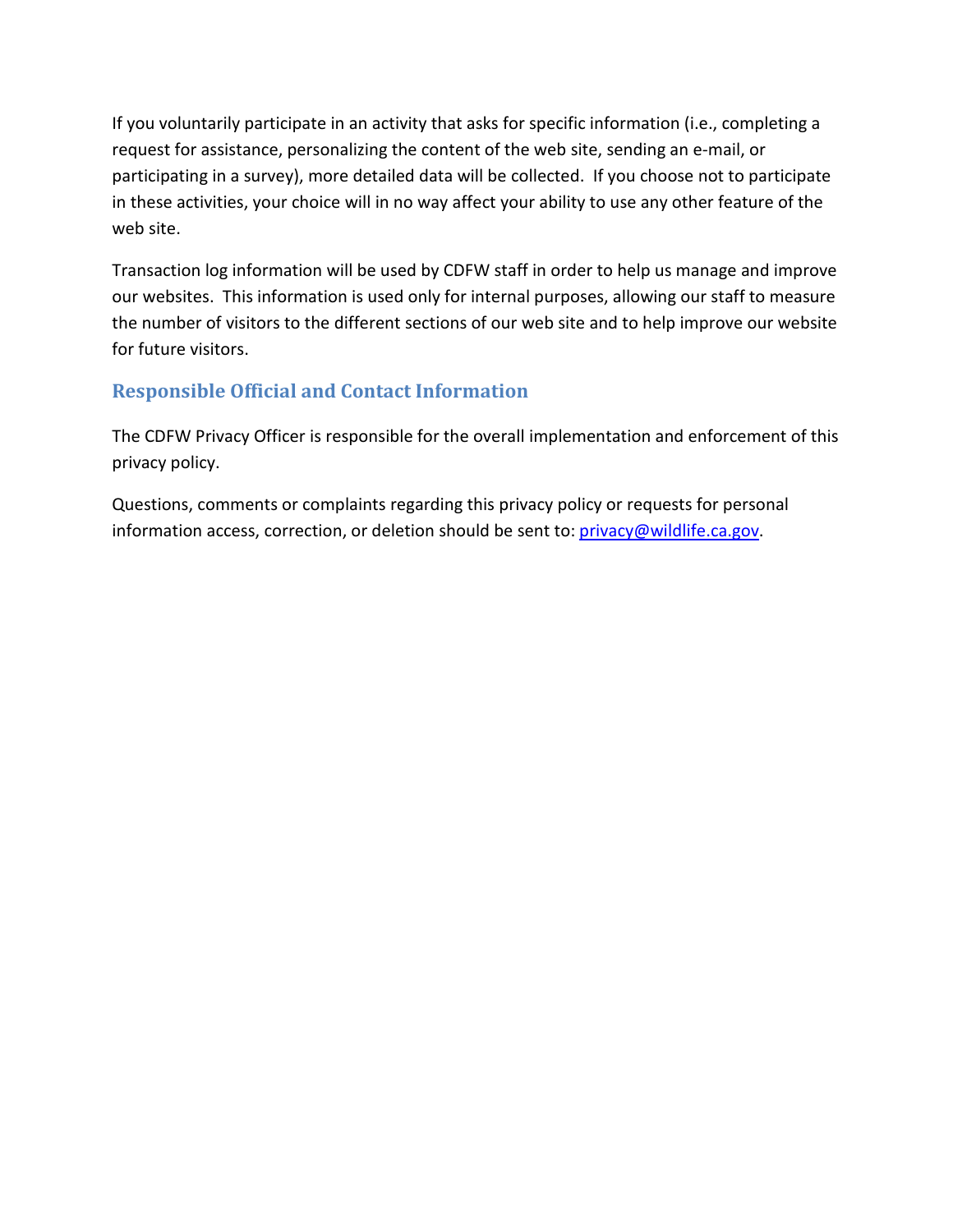## **Past Privacy Policy**

#### **Valid November 23, 2015 through October 25, 2016**

This website is hosted by the California Department of Fish and Wildlife (CDFW), and the personal information collection and management policies, practices and procedures implemented by CDFW are governed by law. CDFW sets forth the following privacy policy in compliance with Government Code Sections 11015.5, 11019.9 and the Information Practices Act of 1977 (Civil Code Section 1798 et seq.). All employees who collect and/or maintain personal information strive to comply with the provisions of this policy.

### **Definition of Personal Information**

"Personal Information" is any information about, or that can reasonably be expected to be related to, an identifiable person. Personal Information may also be known as "personal data", "personally-identifiable information", or "PII". Examples of personal information include non-Sensitive Personal Information such as email address, gender, date of birth, and public comments or questions via mail or electronic mail, as well as Sensitive Personal Information. "Sensitive Personal Information" (SPI) is Personal Information, which if lost, compromised, or disclosed without authorization, could result in substantial harm, embarrassment, inconvenience, or unfairness to an individual. SPI requires strict handling guidelines because of legal requirements and the increased risk to an individual if compromised. Examples of SPI include social security numbers, credit card numbers, health information, information acquired through job applications and employee personnel files, and license applications from individuals. Sensitive Personal Information is classified as Highly Sensitive or Confidential, depending on the sensitivity of the information. Highly Sensitive information is always considered SPI. Context of Personal Information may make it Sensitive Personal Information.

Some Personal Information is not sensitive; such as contact information on a business card. This "Non-sensitive Personal Information" (Non-SPI) is information about an identified person but is information of a public nature or would have less severe financial or reputational harm to the individual if exposed. Non-sensitive Personal Information is classified as Restricted or Unrestricted.

### **Collection and Use of Personal Information**

The purposes for which CDFW may collect personal information will be specified at or prior to the time such information is collected. The personal information collected is relevant to the purpose for which it is needed. Any subsequent use of the information will be limited to and consistent with the fulfillment of those purposes previously specified.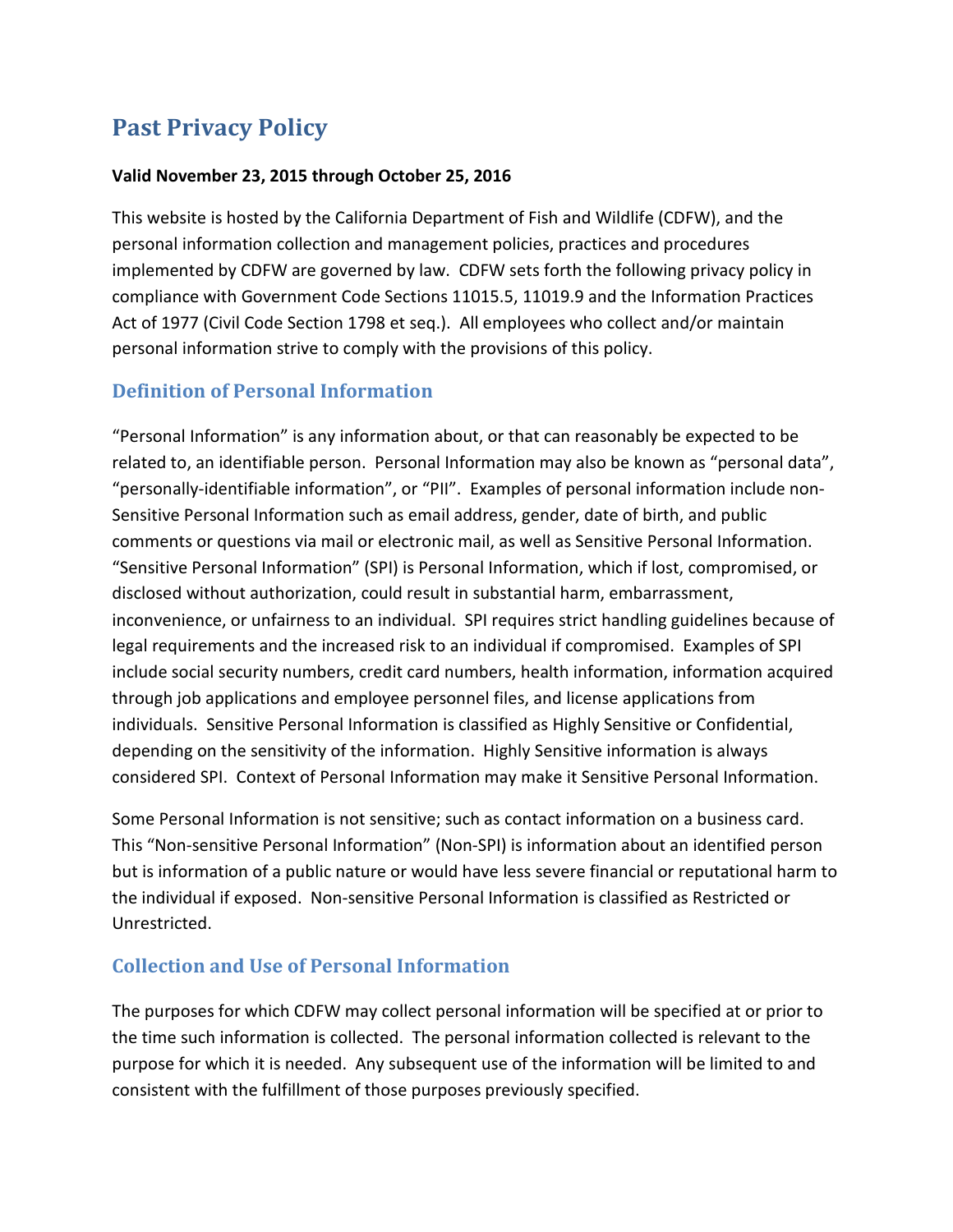CDFW will not disclose, use for any purpose other than as specified at the time it was collected, or make available any personal information collected, except with the written consent of the subject of the information or as otherwise permitted by law or regulation.

CDFW will not distribute or sell any electronically collected personal information about users to any third party except where obligated by law. It should be noted that electronically collected personal information (cookies, etc.) is exempt from requests made under the California Public Records Act.

If any type of personal information is collected on our website or volunteered by the user, State law, including the Information Practices Act of 1977, Government Code Section 11015.5, and the federal Privacy Act of 1974 require that it be protected.

The State may provide or distribute certain lists and statistical reports of regulatory information as allowed by law and all relevant legal protections still apply to the State's websites.

## **Protection of Personal Information**

We strive to protect personal information against loss, unauthorized access, use, disclosure, modification or transfer. CDFW employees responsible for the collection, use, maintenance, and/or dissemination of records containing personal information are trained to take appropriate precautions, including but not limited to authentication, monitoring, auditing, and encryption to ensure that proper administrative, technical, and physical safeguards are employed and maintained in order to protect the confidentiality of such information. Employees are trained to remove or redact personal information when data becomes obsolete.

Individuals have a right to access their information and may request a correction of any inaccuracies. To request access or correction of your information please see the contact information listed at the bottom of this document.

### **Website Collection of Personal Information**

When you visit our website, you should be aware that files called "cookies" may be created on your machine. These cookies are used to "remember" what a user has done on previous pages/interactions with our websites. These cookies in combination with Google Analytics are used in many ways including, performance improvement, maintaining user preferences and providing metrics that are used to understand trends in the use of our website. Cookies stay resident on your machine until they are removed.

You have the ability to accept or decline cookies. Most web browsers automatically accept cookies, but you can modify your browser setting to decline cookies if you prefer. Information